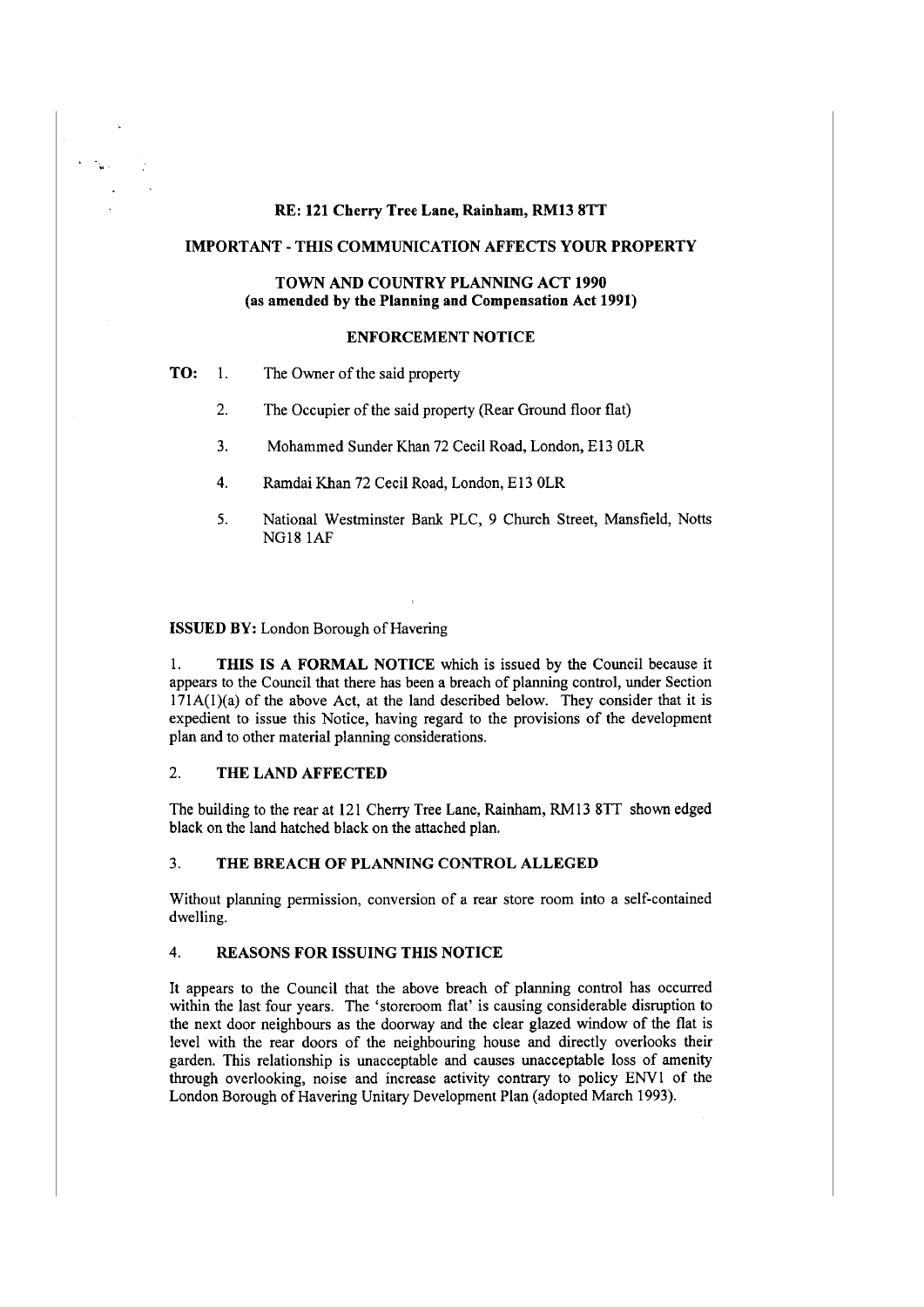# 5. **WHAT YOU ARE REQUIRED TO DO**

(i) Cease the use as an unauthorised dwelling unit and return the Land to its former use as a 'store room'.

Time for compliance: 3 months from the effective date of this notice.

(ii) All materials and equipment brought on to the land in connection with its conversion to the unauthorised use as a dwelling unit and all rubble and materials arising from its conversion back to its authorised use as a store shall be removed from the land.

Time for compliance: 3 months from the effective date of this notice.

### 6. **WHEN THIS NOTICE TAKES EFFECT**

This Notice takes effect on 18<sup>th</sup> March 2005, unless an appeal is made against it beforehand

Dated: 11<sup>th</sup> February 2005

Signed:

Jeel

Authorised Officer

on behalf of London Borough of Havering Town Hall Main Road Romford RMl 3BD

### **YOUR RIGHT OF APPEAL**

You can appeal against this Enforcement Notice to the Secretary of State by the 18<sup>th</sup> March 2005. Further details are given in the attached explanatory note.

## **WHAT HAPPENS IF YOU DO NOT APPEAL**

Ifyou do not appeal against this Enforcement Notice, it will take effect on **1**S'h March 2005 and you must then ensure that the required steps for complying with it, for which you may be held responsible, are taken within the period specified in the Notice.

**FAILURE TO COMPLY WITH AN ENFORCEMENT NOTICE WHICH HAS TAKEN EFFECT CAN RESULT IN PROSECUTION AND/OR REMEDIAL ACTION BY THE COUNCIL.**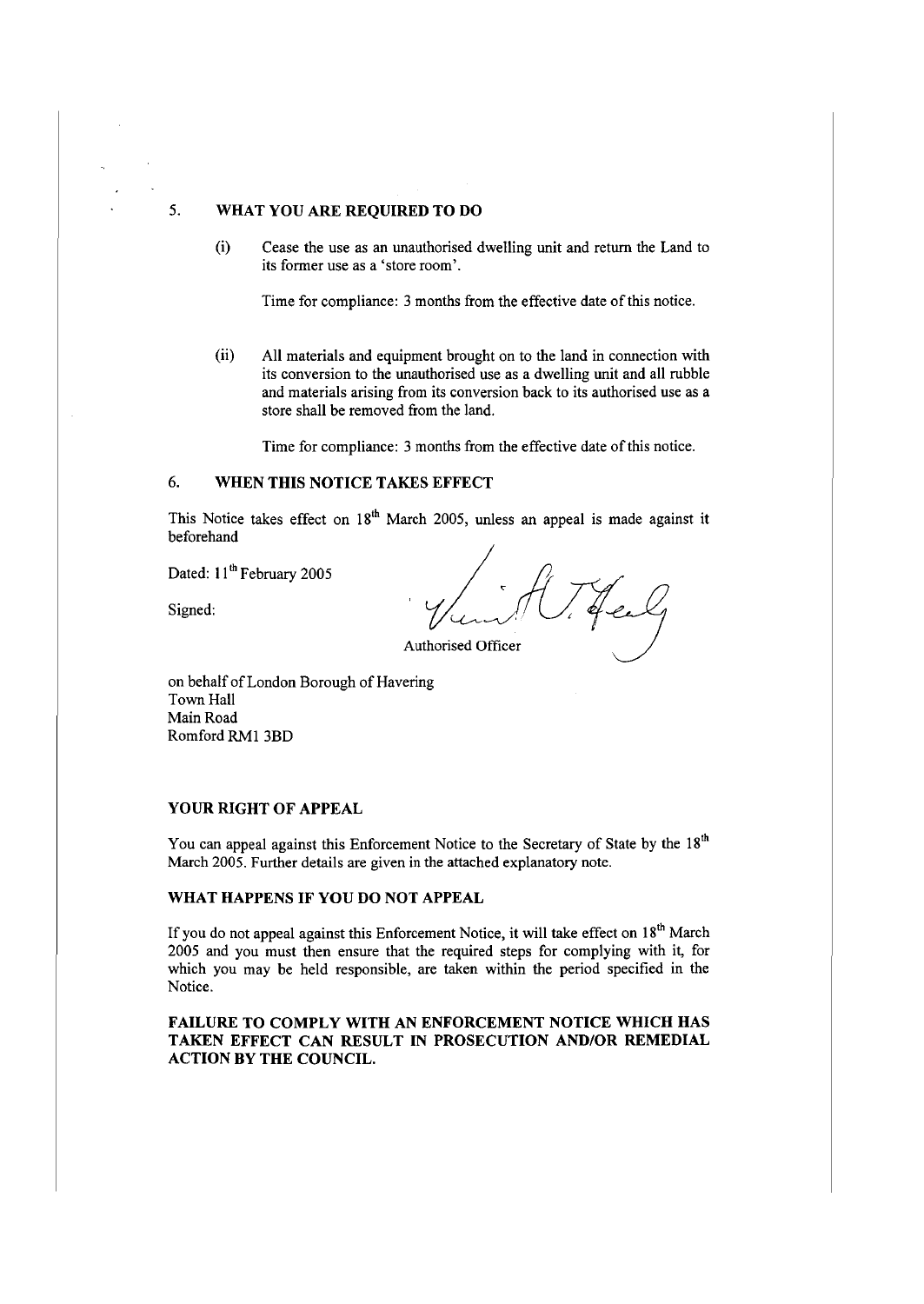#### **EXPLANATORY NOTES**

#### **STATUTORY PROVISIONS**

A summary of Sections 171A, 171B and 172 to 177 of the Town and Country Planning Act 1990 (as amended) is enclosed with this Notice.

## **YOUR RIGHT OF APPEAL**

You can appeal against this Notice, but any appeal must be in writing and received, or posted (with the postage paid and properly addressed) in time to be received in the ordinary course of the post, by the Secretary of State before 18<sup>th</sup> March 2005. The enclosed booklet "Enforcement Appeals - A guide to Procedure" sets out your rights. Read it carefully. If you appeal you should use the enclosed appeal forms. Two copies are for you to send to the Secretary of State if you decide to appeal. The other is for you to keep as a duplicate for your own records. You should also send the Secretary of State a copy of the Enforcement Notice.

### **GROUNDS OF APPEAL**

The grounds of appeal are set out in Section 174 of the Town and Country Planning Act 1991 and are also set out on pages **2-5** of the enclosed appeal forms.

#### **PLANNING APPLICATION FEE**

Should you wish to appeal on ground (a) - that planning permission should be granted for the unauthorised use - then a fee of  $£220$  is payable both to the Secretary of State and to the Council. Ifthe fees are not paid then that ground of appeal will not be valid.

### **STATEMENT ON GROUNDS OF APPEAL**

You must submit to the Secretary of State, either when giving notice of appeal or within 14 days from the date on which the Secretary of State sends him a notice so requiring him, a statement in writing specifying the grounds on which you are appealing against the enforcement notice and stating briefly the facts on which you propose to rely in support of each of those grounds.

### **RECIPIENTS OF THE ENFORCEMENT NOTICE**

The names and addresses of all the persons on whom the Enforcement Notice has been served are:

- 1. The Owner of the said property
- 2. The Occupier of the said property
- 3. Mohamed Sunder Khan 72 Cecil Road, London, El3 OLR
- 4. Rarndai Khan 72 Cecil Road, London, El3 OLR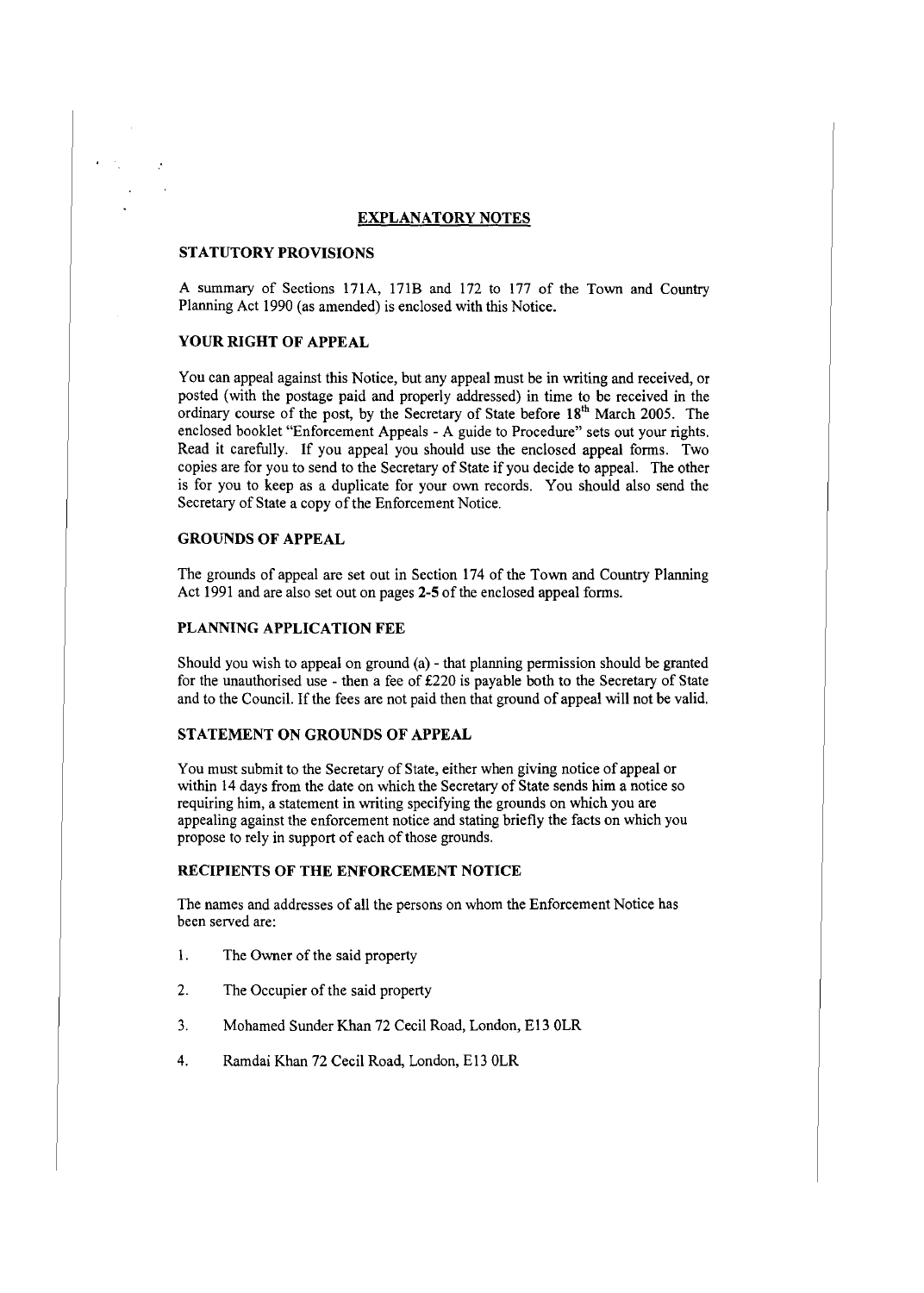5. National Westminster Bank PLC, 9 Church Street, Mansfield, Notts NG18  $1AF$ 

 $\hat{\mathbf{r}}$ 

 $\ddot{\phantom{0}}$ 

l.

 $\bar{\phantom{a}}$  $\ddot{\phantom{0}}$